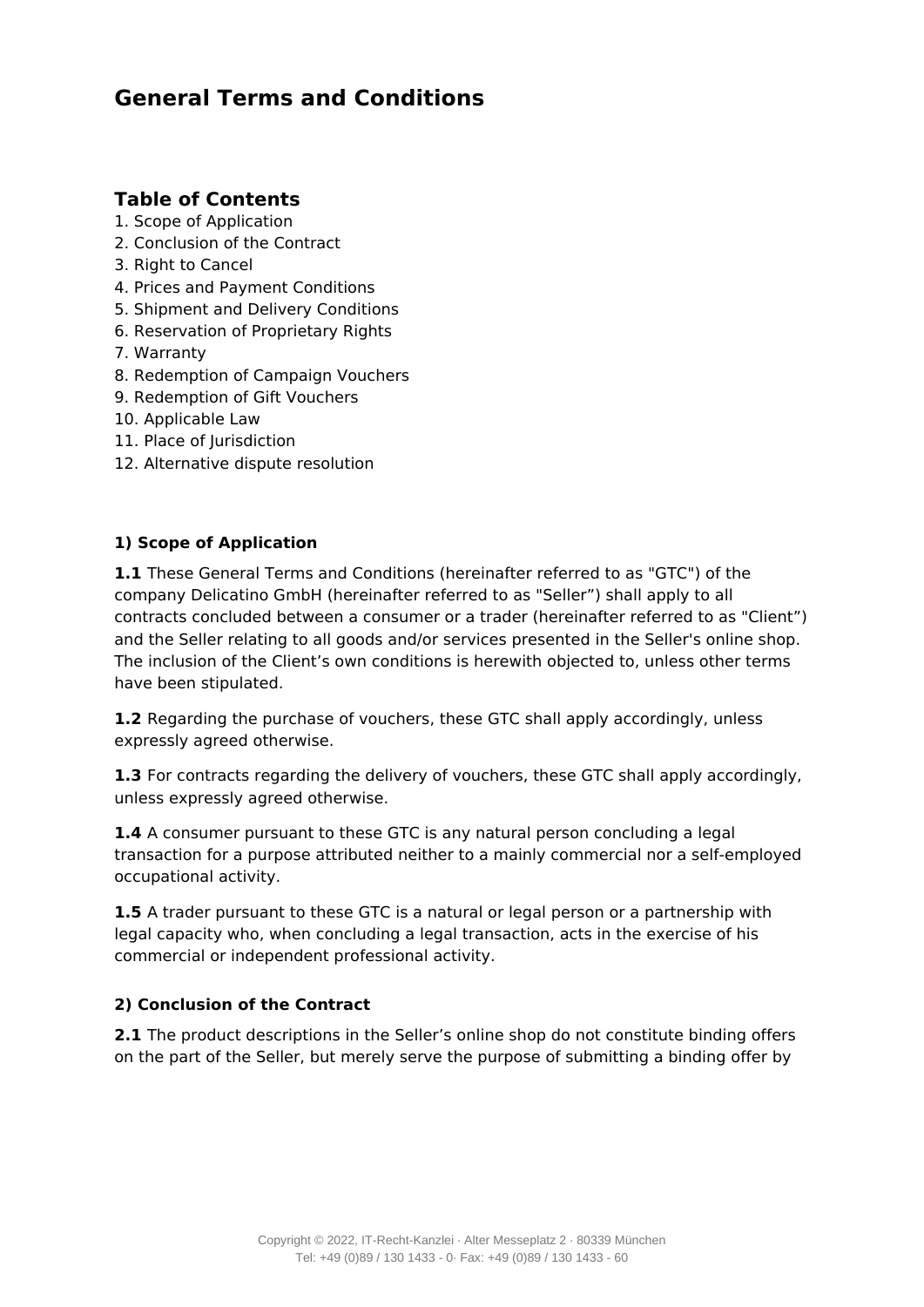the Client.

**2.2** The Client may submit the offer via the online order form integrated into the Seller's online shop. In doing so, after having placed the selected goods and/or services in the virtual basket and passed through the ordering process, and by clicking the button finalizing the order process, the Client submits a legally binding offer of contract with regard to the goods and/or services contained in the shopping cart. The Client may also submit his offer to the Seller by telephone, fax, e-mail or per online contact form.

**2.3** The Seller may accept the Client's offer within five days,

- by transferring a written order confirmation or an order confirmation in written form (fax or e-mail); insofar receipt of order confirmation by the Client is decisive, or - by delivering ordered goods to the Client; insofar receipt of goods by the Client is decisive, or

- by requesting the Client to pay after he placed his order.

Provided that several of the aforementioned alternatives apply, the contract shall be concluded at the time when one of the aforementioned alternatives firstly occurs. Should the Seller not accept the Client's offer within the aforementioned period of time, this shall be deemed as rejecting the offer with the effect that the Client is no longer bound by his statement of intent.

**2.4** If a payment method offered by PayPal is selected, the payment will be processed by the payment service provider PayPal (Europe) S.à r.l. et Cie, S.C.A., 22-24 Boulevard Royal, L-2449 Luxembourg (hereinafter referred to as "PayPal"), subject to the PayPal Terms of Use, available at

https://www.paypal.com/de/webapps/mpp/ua/useragreement-full?locale.x=en\_DE or, if the Client does not have a PayPal account, subject to the Terms for payments without a PayPal account, available at

https://www.paypal.com/uk/webapps/mpp/ua/privacywax-full#:~:text=You%20should% 20note%20that%20PayPal's,offer%20under%20the%20user%20agreement. If the Client pays by means of a method of payment offered by PayPal which can be selected in the online order process, the Seller hereby declares the acceptance of the Client's offer at the time when the Client clicks on the button concluding the order process.

**2.5** When submitting an offer via the Seller's online order form, the text of the contract is stored by the Seller after the contract has been concluded and transmitted to the Client in text form (e.g. e-mail, fax or letter) after the order has been sent. The Seller shall not make the contract text accessible beyond this. If the Client has set up a user account in the Seller's online shop prior to sending his order, the order data shall be stored on the Seller's website and can be accessed by the Client free of charge via his password-protected user account by specifying the corresponding login data.

**2.6** Prior to submitting a binding order via the Seller's online order form, the Client may recognize input errors by reading attentively the information displayed on the screen. The enlargement function of the browser to enlarge the display on the screen may be an effective method for better recognizing input errors.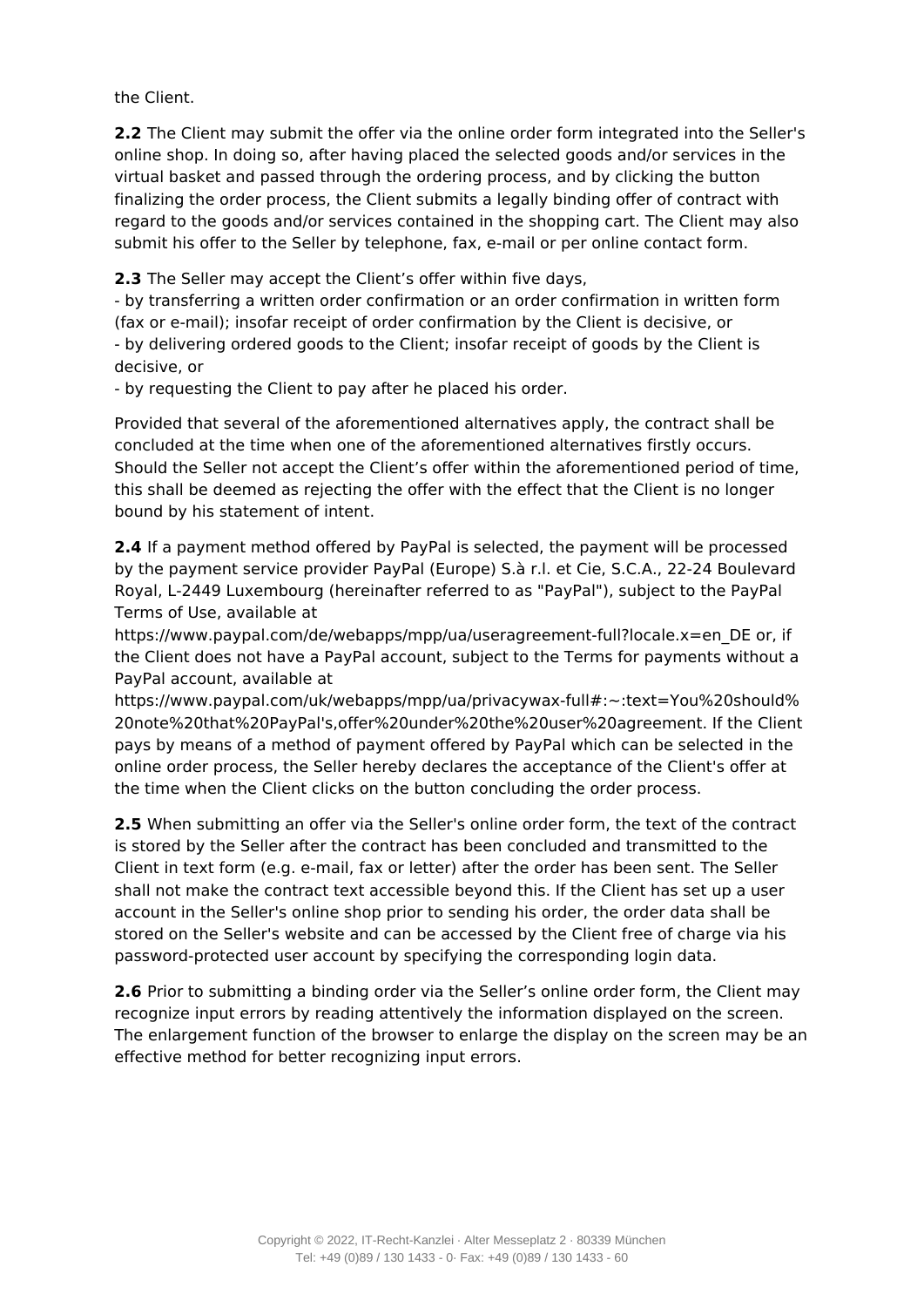The Client can correct all the data entered via the usual keyboard and mouse function during the electronic ordering process, until he clicks the button finalizing the ordering process.

**2.7** The German and the English language are exclusively available for the conclusion of the contract.

**2.8** Order processing and contacting usually takes place via e-mail and automated order processing. It is the Client's responsibility to ensure that the e-mail address he provides for the order processing is accurate so that e-mails sent by the Seller can be received at this address. In particular, it is the Client`s responsibility, if SPAM filters are used, to ensure that all e-mails sent by the Seller or by third parties commissioned by the Seller with the order processing can be delivered.

**2.9** - When ordering alcoholic beverages, the Client confirms, by submitting the order, that he satisfies the legal minimum age requirement and that he undertakes to ensure that only he or an authorized adult person will receive the goods.

#### **3) Right to Cancel**

**3.1** Consumers are entitled to the right to cancel.

**3.2** Detailed information about the right to cancel are provided in the Seller's instruction on cancellation.

#### **4) Prices and Payment Conditions**

**4.1** Unless otherwise stated in the Seller's product description, prices indicated are total prices including the statutory sales tax. Delivery costs, where appropriate, will be indicated separately in the respective product description

**4.2** Payment can be made using one of the methods mentioned in the Seller's online shop.

**4.3** If prepayment by bank transfer has been agreed upon, payment is due immediately after conclusion of the contract, unless the parties have arranged a later maturity date

**4.4** If the payment method "purchase on account" is selected, the purchase price is due after the goods have been delivered and invoiced. In this case, the purchase price is to be paid within 7 (seven) days from receipt of the invoice without deduction, unless otherwise agreed. The Seller reserves the right to offer the payment method "purchase on account" only up to a certain order volume, and he may refuse this payment method if the specified order volume is exceeded. In this case, the Seller will inform the Client in his payment information displayed in the online shop of a corresponding payment restriction.

**4.5** If the payment method "PayPal invoice" is selected, the Seller assigns his payment claim to PayPal. Before accepting the Seller's declaration of assignment, PayPal carries out a credit check using the transmitted Client data. The Seller reserves the right to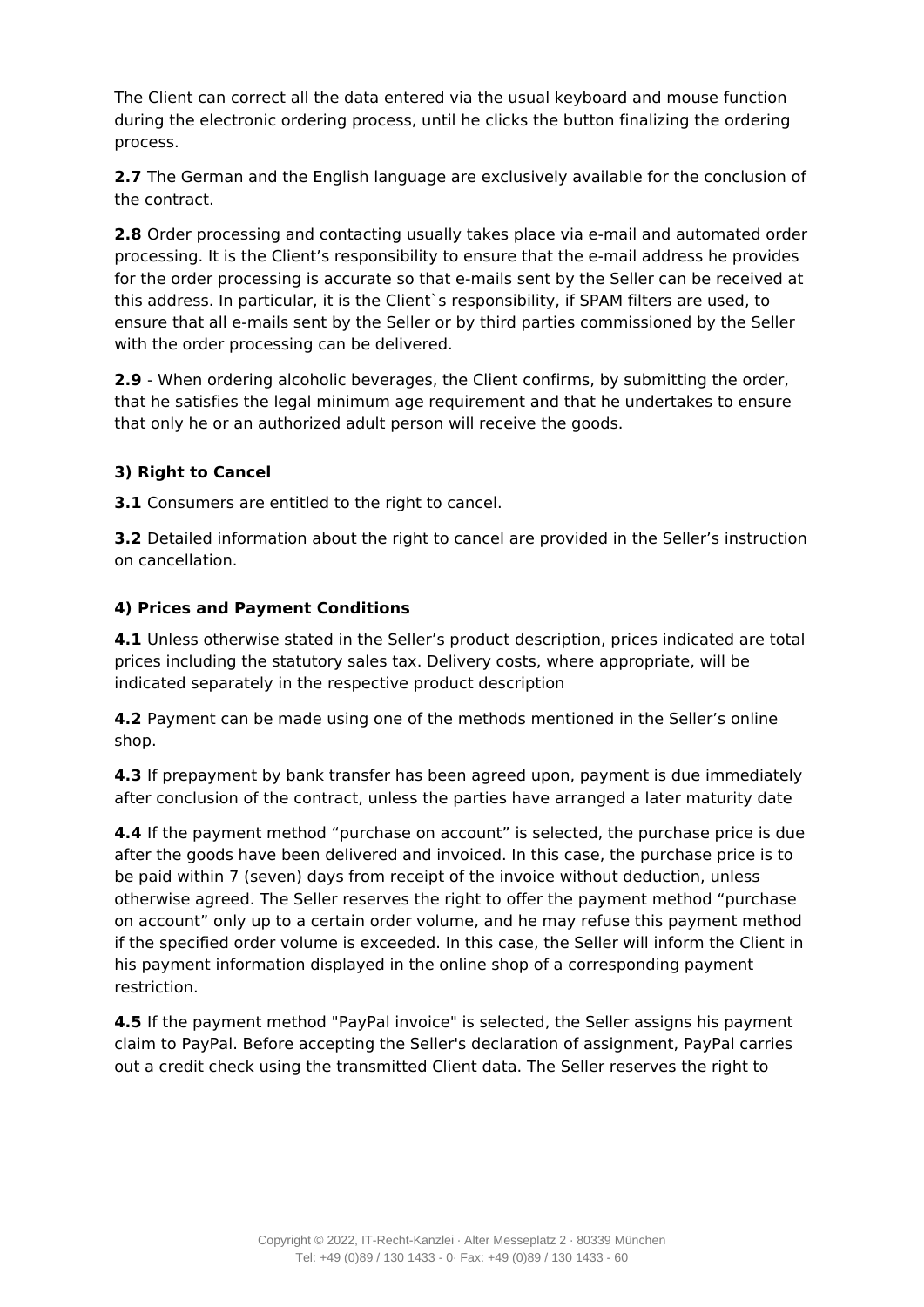refuse the Client the payment method "PayPal invoice" in case of a negative credit check. If the payment method "PayPal Invoice" is accepted by PayPal, the Client must pay the invoice amount to PayPal within 30 days from receipt of the goods, unless PayPal specifies a different payment term. In this case, he can only make payments with debt-discharging effect only to PayPal. However, in the event of assignment of claims, the Seller shall remain responsible for general customer inquiries, e. g. regarding the goods, delivery time, dispatch, returns, complaints, cancellation declarations and dispatches or credit notes. In addition, the General Terms and Conditions of Use for the use of the payment method "purchase" on account with PayPal shall apply; these conditions can be viewed at

https://www.paypal.com/de/webapps/mpp/ua/ppkar-tnc?locale.x=en\_DE.

**4.6** If the SEPA direct debit payment method is selected, the invoice amount is due for payment after a SEPA direct debit mandate has been issued, but not before the deadline for pre-notification has expired. The direct debit will be collected when the ordered goods leave the seller's warehouse, but not before the deadline for pre-notification has expired. Pre-notification means any communication (e. g. invoice, policy, contract) of the Seller to the Client which announces a debit by means of SEPA direct debit. If the direct debit is not honored due to insufficient account coverage or due to the indication of an incorrect bank account, or if the Client objects to the debit, even though he is not entitled to do so, the Client shall bear the fees arising from the reversal of the respective bank, if he is responsible for this.

**4.7** If the payment method "PayPal direct debit" is selected, PayPal collects the invoice amount from the customer's bank account on behalf of the Seller after a SEPA direct debit mandate has been issued, but not before the deadline for pre-notification has expired. Pre-notification means any communication (e. g. invoice, policy, contract) to the Client announcing a debit via SEPA direct debit. If the direct debit is not honored due to insufficient account coverage or due to the indication of an incorrect bank account, or if the Client objects to the debit, even though he is not entitled to do so, the Client shall bear the fees arising from the reversal of the respective bank, if he is responsible for this.

#### **4.8** Credit card payment via Secupay

When selecting the payment method credit card, the invoice amount is due immediately upon conclusion of the contract. Payment by credit card is processed in cooperation with secupay AG, Goethestr. 6, 01896 Pulsnitz (www.secupay.ag) to which the Seller assigns his payment claim. secupay AG collects the invoice amount from the Client's credit card account. In the event of assignment, payment can only be made to secupay AG with debt-discharging effect. The credit card will be debited immediately after the Client has placed his order in the online shop. The Seller remains responsible for general customer enquiries, e.g. regarding goods, delivery time, dispatch, returns, complaints, declarations of revocation and deliveries or credit notes, even if the payment method credit card payment via secupay AG has been selected.

**4.9** If the payment method "immediate bank transfer" is selected, payment processing is carried out via the payment service provider SOFORT GmbH, Theresienhöhe 12,80339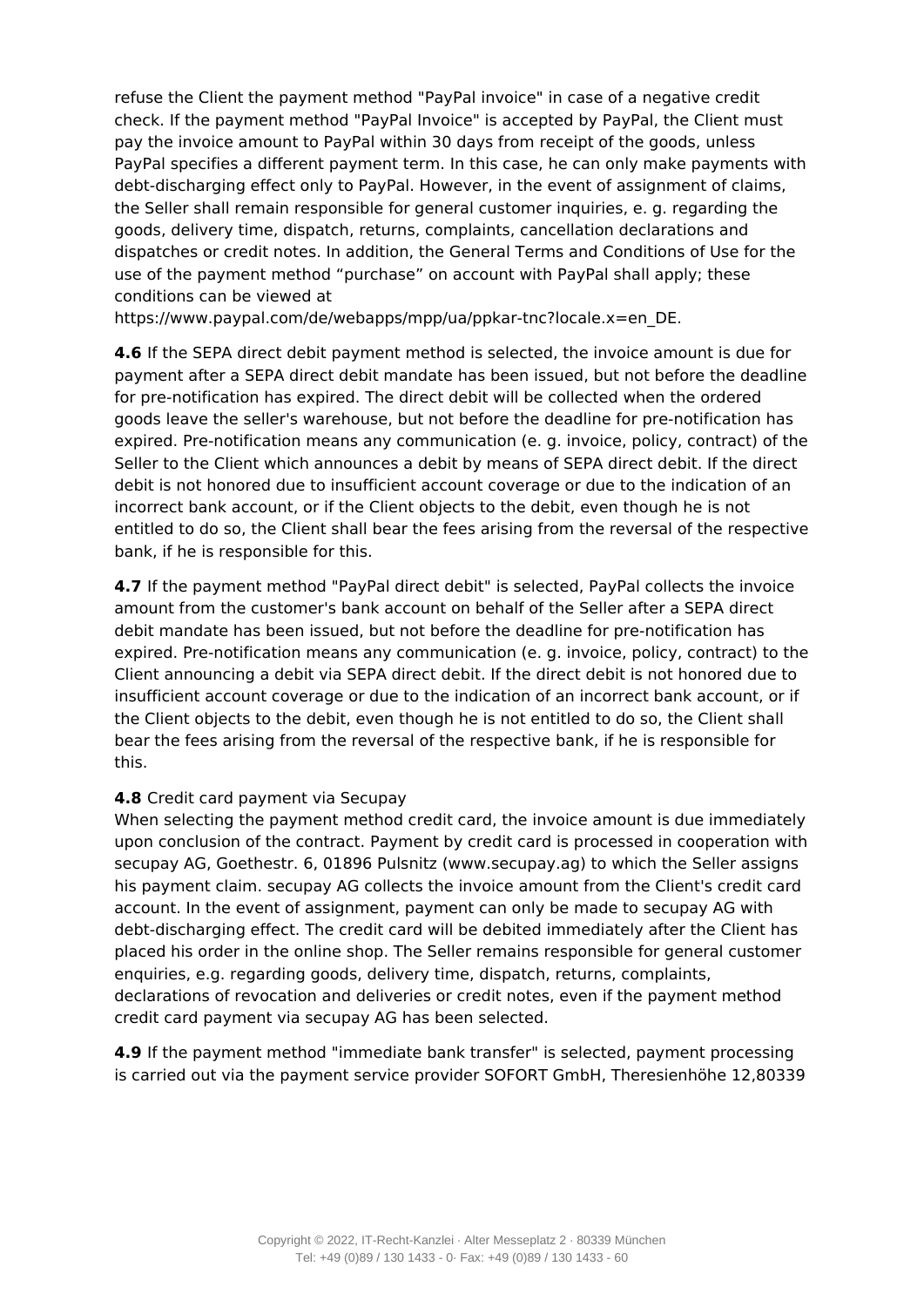Munich (hereinafter referred to as "IMMEDIATE"). If he wants to be able to pay the invoice amount via "immediate bank transfer," the Client must have an online banking account that is activated for participation in "immediate bank transfer". Furthermore he must have the appropriate credentials during the payment process, and must confirm the payment instruction to IMMEDIATE . The payment transaction will be executed immediately afterwards and the Client's bank account debited accordingly. Further information on the payment method "immediate bank transfer" can be called up by the Client at https://www.sofort.com/ger-DE/kaeufer/su/so-funktioniert-sofort-ueberweisung/.

## **5) Shipment and Delivery Conditions**

**5.1** If the Seller offers to ship the goods, delivery shall be made within the delivery area specified by the Seller to the delivery address specified by the Client unless otherwise agreed. When processing the transaction, the delivery address specified in the Seller's order processing shall be decisive.

**5.2** Should the assigned transport company return the goods to the Seller, because delivery to the Client was not possible, the Client bears the costs for the unsuccessful dispatch. This shall not apply, if the Client exercises his right to cancel effectively, if the delivery cannot be made due to circumstances beyond the Client's control or if he has been temporarily impeded to receive the offered service, unless the Seller has notified the Client about the service for a reasonable time in advance.

**5.3** Personal collection is not possible for logistical reasons.

**5.4** Vouchers will be provided to the Client as follows:

- by e-mail
- by post

**5.5** The Seller reserves the right to withdraw from the contract in the event of incorrect or improper self-supply. This only applies if the Seller is not responsible for the non-supply and if he has concluded a concrete hedging transaction with the supplier. The Seller shall make all reasonable efforts to obtain the goods. In case of non-availability or partial availability of the goods he shall inform the Client and grant him immediately counterperformance.

## **6) Reservation of Proprietary Rights**

If the Seller provides advance deliveries, he retains title of ownership to the delivered goods, until the purchase price owed has been paid in full.

## **7) Warranty**

**7.1** Unless otherwise stipulated, the provisions of the statutory liability for defects shall apply. Deviating therefrom, the following shall apply to contracts for the delivery of goods: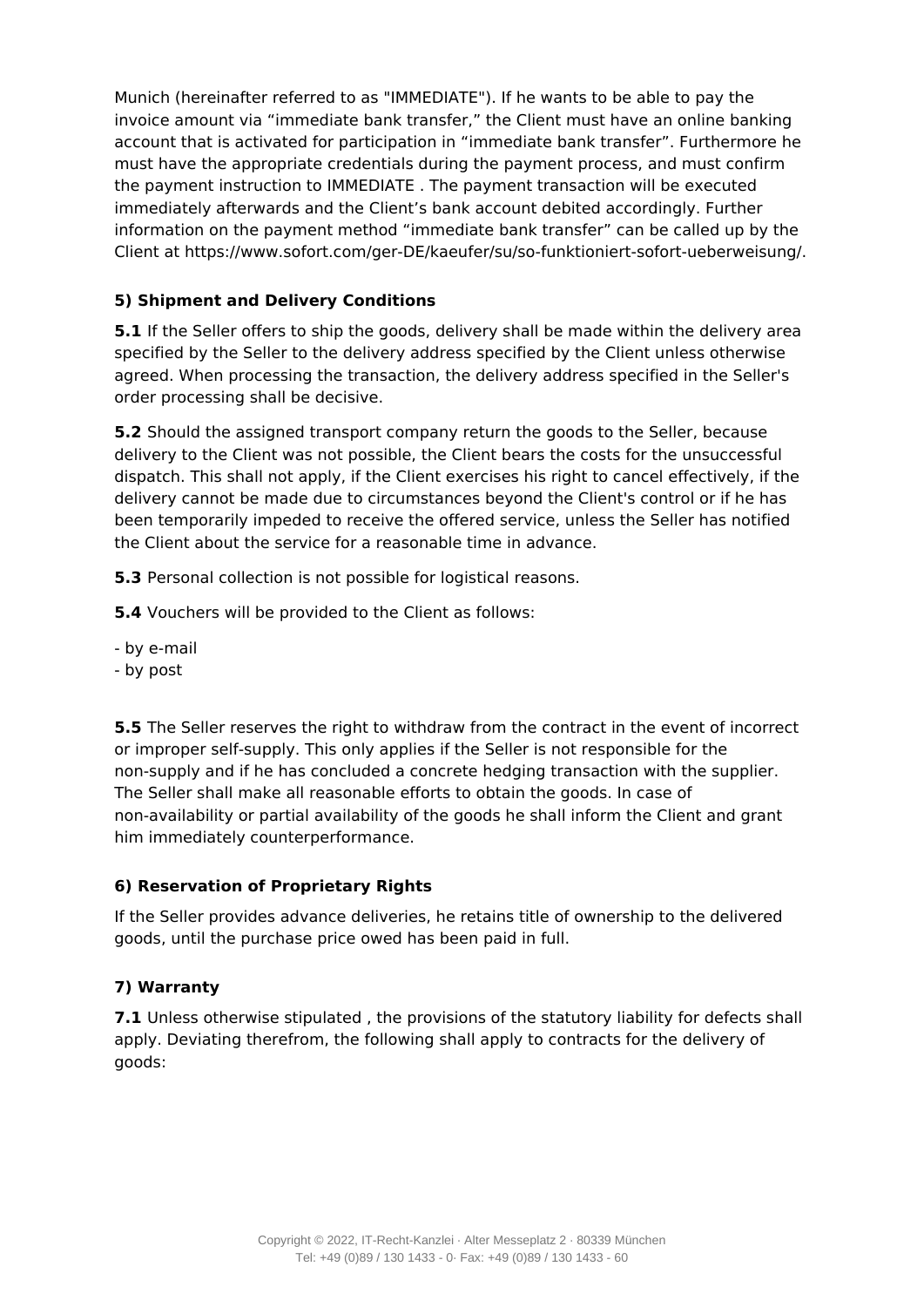#### **7.2** If the Client acts as trader

- the Seller may choose the type of subsequent performance,

- for new goods, the limitation period for claims for defects shall be one year from delivery of the goods,

- for used goods, the rights and claims for defects are excluded,

- the limitation period shall not recommence if a replacement delivery is made within the scope of liability for defects.

**7.3** The above-mentioned limitations of liability and shortening of the period of limitation do not apply

- to claims for damages and reimbursement of expenses of the Client,

- if the Seller has fraudulently concealed the defect,

- for goods which have been used in accordance with their customary use for a building and which have caused its defectiveness,

- for any existing obligation of the Seller to provide updates for digital products with respect to contracts for the supply of goods with digital elements.

**7.4** Furthermore, for traders, the statutory limitation periods for any statutory right of recourse that may exist shall remain unaffected.

**7.5** If the Client is a businessperson pursuant to section 1 of the German Commercial Code (HGB) he has the commercial duty to examine the goods and notify the Seller of defects pursuant to section 377 HGB. Should the Client neglect the obligations of disclosure specified therein, the goods shall be deemed approved.

**7.6** If the Client acts as a consumer, the forwarding agent has to be immediately notified of any obvious transport damages and the Seller has to be informed accordingly. Should the Client fail to comply therewith, this shall not affect his statutory or contractual claims for defects.

**7.7** The Seller shall not be liable for defects in the performance of the telecommunications contract for which the respective service provider is solely responsible. In this respect, the relevant statutory provisions and any deviating contractual conditions of the respective service provider shall apply.

## **8) Redemption of Campaign Vouchers**

**8.1** Vouchers which are issued by the Seller free of charge, for a specific period of validity in the context of promotional activities and which cannot be purchased by the Client (hereinafter referred to as "campaign vouchers") can only be redeemed in the Seller's online shop and only within the indicated time period.

**8.2** Individual products may be excluded from the voucher campaign, if such a restriction results from the conditions of the campaign voucher.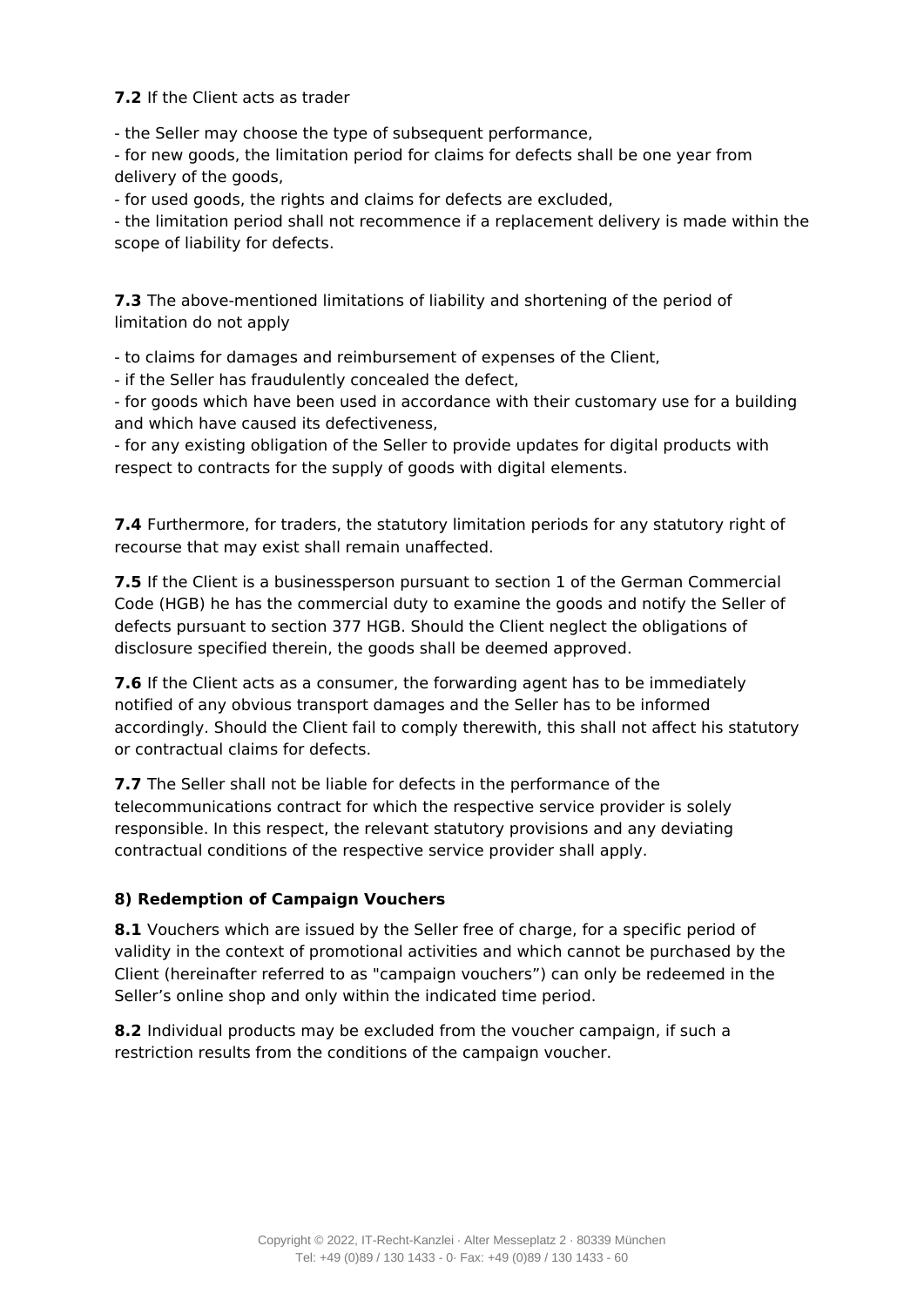**8.3** Only one campaign voucher can be redeemed per order.

**8.4** The goods value should meet at least the amount of the campaign voucher. The Seller will not refund remaining assets.

**8.5** If the value of the campaign voucher is not enough for the order, the Client may choose one of the remaining payment methods offered by the Seller to pay the difference.

**8.6** The campaign voucher credit will not be redeemed in cash and is not subject to any interest.

**8.7** The campaign voucher will not be redeemed, if the Client, in the context of his legal right to cancel, returns goods paid fully or partially by a campaign voucher.

**8.8** The campaign voucher is transferable. The Seller may render performance with discharging effect to the respective owner who redeems the campaign voucher in the Seller's online shop. This does not apply, if the Seller has knowledge or grossly negligent ignorance of the non-entitlement, legal incapacity or of the missing right of representation regarding the respective owner.

#### **9) Redemption of Gift Vouchers**

**9.1** Vouchers which can be purchased via the Seller's online shop (hereinafter referred to as "gift vouchers") can only be redeemed in the Seller's online shop, unless otherwise stipulated in the voucher.

**9.2** Gift vouchers and remaining assets of gift vouchers can be redeemed by the end of the third year following the year of the gift voucher purchase. Remaining assets will be credited to the Client's voucher account.

**9.3** Gift vouchers can only be redeemed prior to the conclusion of the order procedure. Subsequent offsetting is not possible.

**9.4** Only one gift voucher can be redeemed per order.

**9.5** Gift vouchers can only be used for the purchase of goods and not for the purchase of other gift vouchers.

**9.6** If the value of the gift voucher is not enough for the order, the Client may choose one of the remaining payment methods offered by the Seller to pay the difference.

**9.7** The gift voucher credit will not be redeemed in cash and is not subject to any interest.

**9.8** The gift voucher is transferable. The Seller may render performance with discharging effect to the respective owner who redeems the gift voucher in the Seller's online shop. This does not apply, if the Seller has knowledge or grossly negligent ignorance of the non-entitlement, legal incapacity or of the missing right of representation regarding the respective owner.